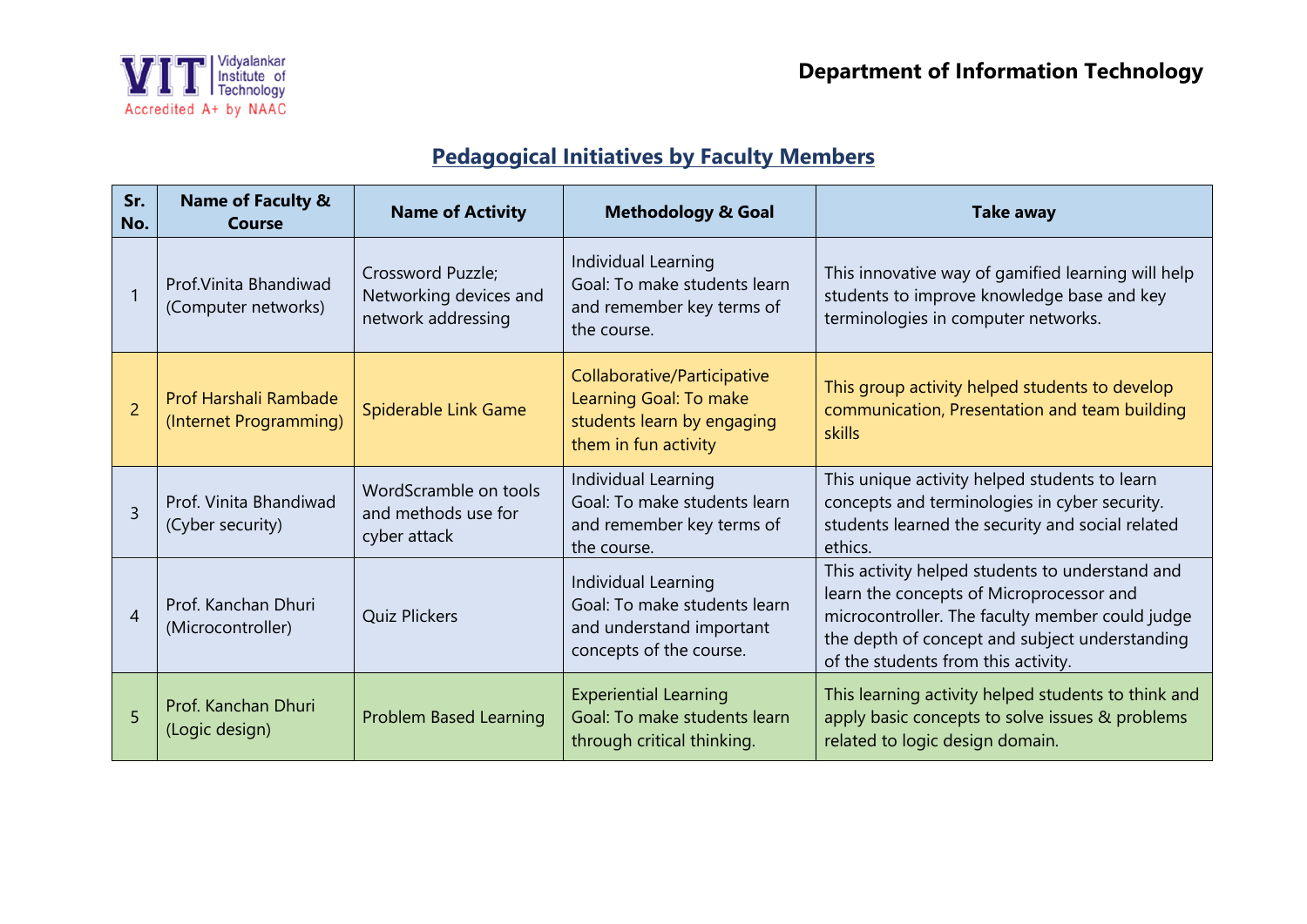

| Sr.<br>No. | <b>Name of Faculty &amp;</b><br><b>Course</b>                                     | <b>Name of Activity</b>                                        | <b>Methodology &amp; Goal</b>                                                                                                                     | <b>Take away</b>                                                                                                                                                                                               |
|------------|-----------------------------------------------------------------------------------|----------------------------------------------------------------|---------------------------------------------------------------------------------------------------------------------------------------------------|----------------------------------------------------------------------------------------------------------------------------------------------------------------------------------------------------------------|
| 6          | Prof. Bhanu Tekwani<br>(ECOM)                                                     | <b>Case Study</b>                                              | Collaborative/Participative<br>Learning<br>Goal: To make students learn<br>by studying and analysing<br>existing systems/solutions                | This group activity helped students to analyse and<br>study the current scenario, challenges and issues<br>in E-commerce and E-business sector. This helped<br>students to improve their team building skills. |
|            | Prof. Neha Kudu<br>(POC)                                                          | <b>Flipped Classroom</b>                                       | Individual Learning<br>Goal: To make students learn<br>and understand important<br>concepts of the course at their<br>own pace.                   | In this activity, concept video content created by<br>faculties helped students to learn, revise and<br>understand the concepts at their own pace and<br>convenience                                           |
| 8          | Prof. Santosh Tamboli<br>(CGVR)                                                   | <b>Special Activity (Virtual</b><br><b>Reality Box)</b>        | <b>Experiential Learning</b><br>Goal: To make students learn<br>through hands-on experience.                                                      | This hands-on experience helped student to learn<br>the basic concepts of VR box building. This<br>activity helped to boost critical thinking in<br>students.                                                  |
| 9          | Prof. Ajitkumar<br>Khachan, Prof. Kanchan<br>Dhuri, Prof. Anuja Gote<br>(IOT lab) | Mini project exhibition of<br><b>IOT</b>                       | <b>Collaborative learning</b><br>Goal: To make students<br>understand and apply<br>principles of project<br>management in the IT related<br>field | This group activity helped students to improve<br>project management, team building and<br>communication skills                                                                                                |
| 10         | Prof. Deepali<br>Shrikhande                                                       | <b>Special Activity-Team</b><br>Play for Project<br>management | <b>Collaborative learning</b><br>Goal: To make students<br>understand and apply<br>principles of project<br>management in the IT related<br>field | This game based collaborative activity helped<br>students to learn the concepts of project<br>management in enjoyable way                                                                                      |